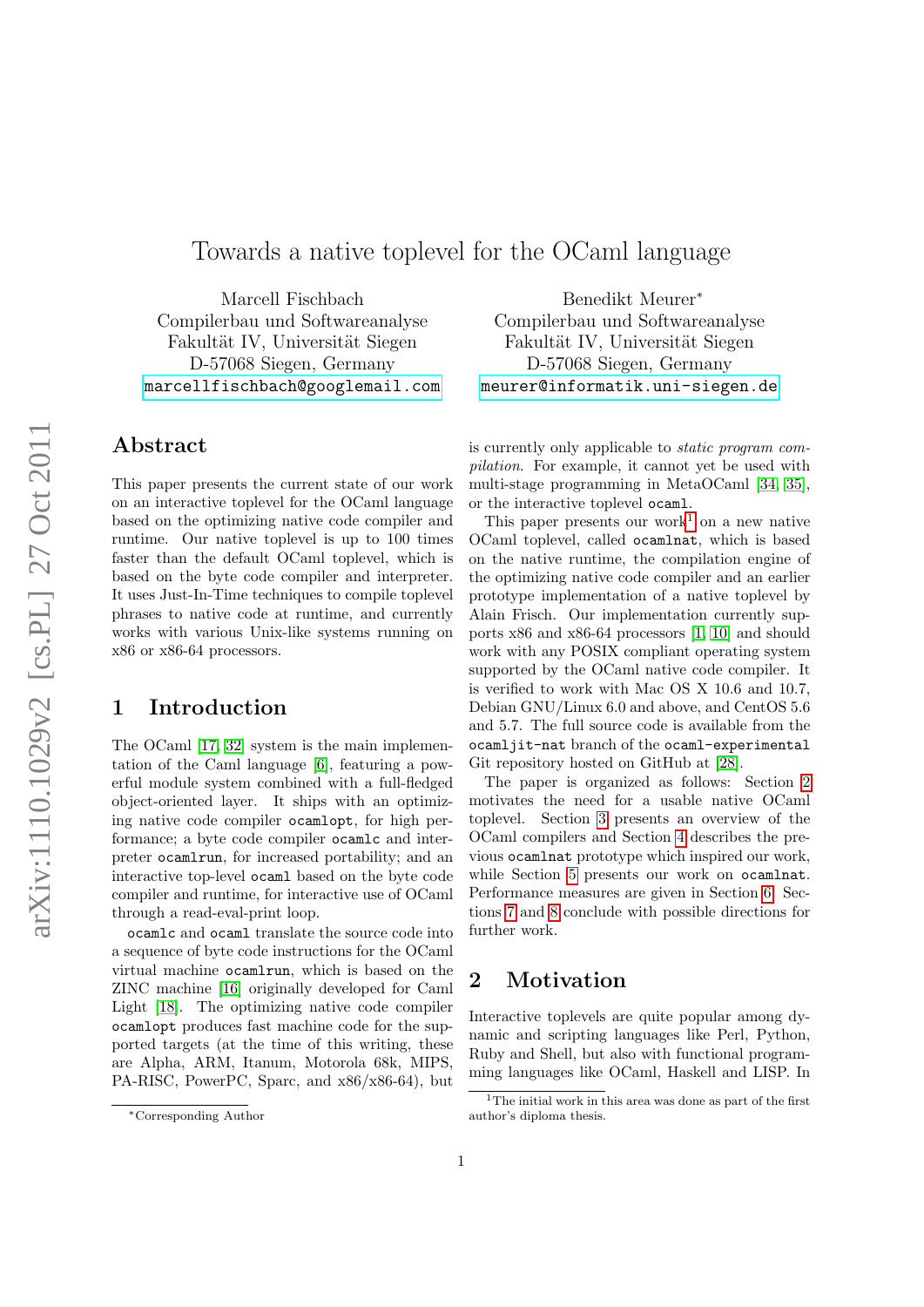case of scripting languages the interactive toplevel is usually the only frontend to the underlying interpreter or Just-In-Time compiler.

In case of OCaml, the interactive toplevel is only one possible interface to the byte code interpreter; it is also possible to separately compile source files to byte or native code object files, link them into libraries or executables, and deploy these libraries or executables. The OCaml toplevel is therefore mostly used for interactive development, rapid prototyping, teaching and learning, as an interactive program console or for scripting purposes.

The byte code runtime is the obvious candidate to drive the interactive toplevel, because the platform independent byte code is very portable and easy to generate – compared to native machine code. And in fact the byte code toplevel has served users and developers well during the last years. But nevertheless there are valid reasons to have a native code toplevel instead of or in addition to the byte code toplevel:

Performance This is probably the main reason why one wants to have a native code toplevel. While the performance of the byte code interpreter is acceptable in many cases (which can be improved by using one of the available Just-In-Time compilers  $[27, 26, 29, 33]$  $[27, 26, 29, 33]$  $[27, 26, 29, 33]$  $[27, 26, 29, 33]$ , it is not always sufficient to handle the necessary computations. Sometimes one needs the execution speed of the native runtime, which can be up to hundred times faster than the byte code runtime as we will show in Section [6.](#page-5-0)

For example, the Mancoosi project [\[24\]](#page-8-8) has developed a library that allows to perform analysis of large sets of packages in free software distributions, that can be done acceptably efficiently with the native code compiler and runtime, but are too slow in bytecode. To perform interactive analysis (i.e. select packages with particular properties, analyse them,  $\dots$ , having a native toplevel is really the only way to go for them, as it can combine the flexibility of the toplevel interaction with the speed of native code.

Tools such as ocamlscript [\[25\]](#page-8-9) try to combine the performance of the code generated by the optimizing native code compiler with the flexibility of a "scripting language interface". But this is basically just a work-around – with several limitations. A native toplevel would address this issue in a much cleaner and simpler way.

Native runtime There are scenarios where only the native code runtime is available and hence the byte code toplevel, which depends on the byte code runtime, cannot be used. One recent example here is the Mirage cloud operating system [\[21,](#page-8-10) [22,](#page-8-11) [23\]](#page-8-12), which compiles OCaml programs to Xen microkernels [\[4\]](#page-7-4) and executes them via the Xen hypervisor [\[38\]](#page-9-3). Mirage uses the OCaml toplevel as OS console, but is currently limited to the byte code toplevel in read-only mode, due to the lack of a toplevel that works with the native code runtime.

# <span id="page-1-0"></span>3 Overview of the OCaml compilers

In this section we briefly describe the OCaml compilers, covering both the byte code compiler ocamlc and the optimizing native code compiler ocamlopt. Feel free to skip to section [4](#page-3-0) if you are already familiar with the details.



<span id="page-1-1"></span>Figure 1: The OCaml compilers

Figure [1](#page-1-1) gives an overview of the compiler phases and representations in the OCaml byte and native code compilers. Compilation always starts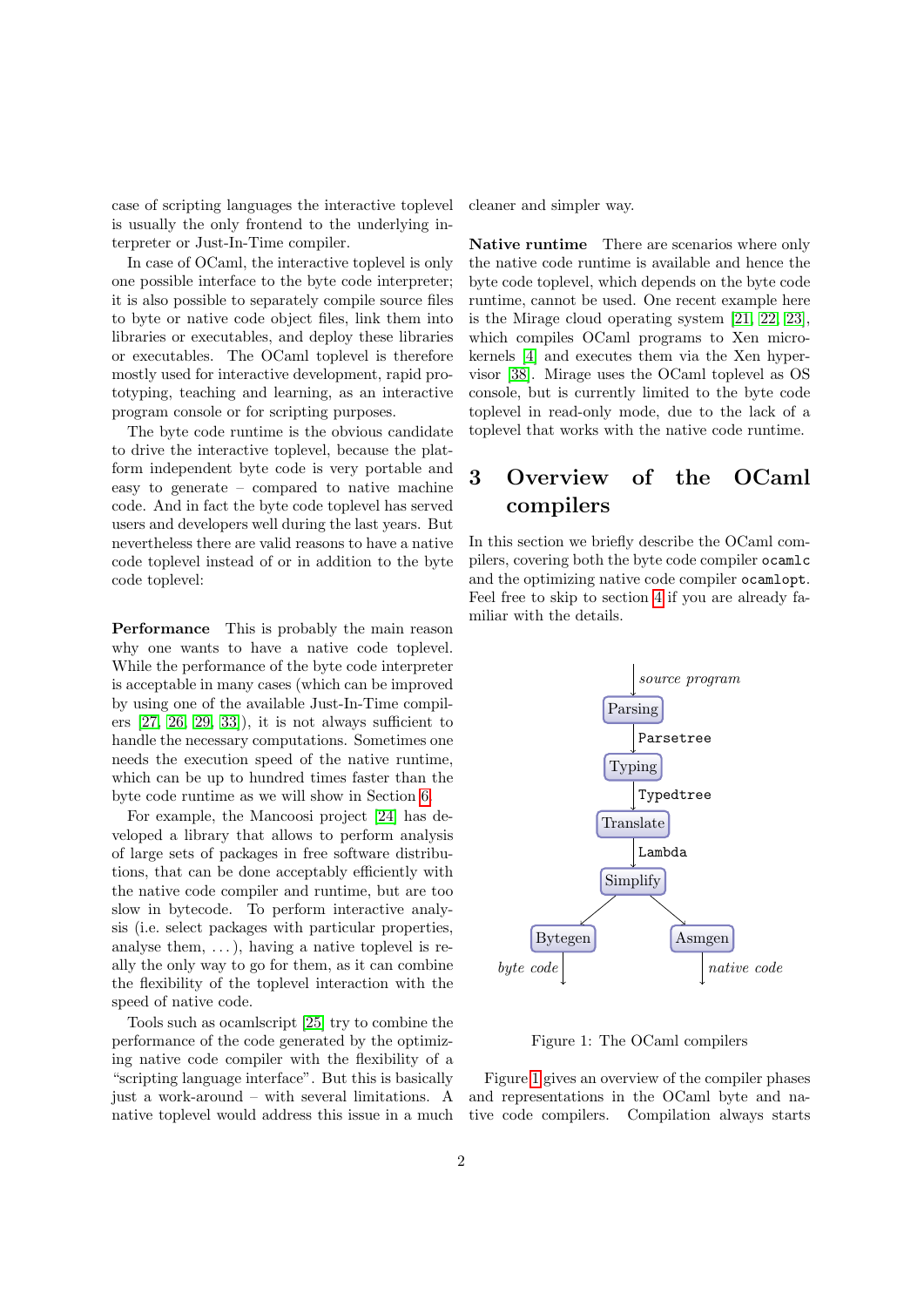by parsing an OCaml source program (either from a source file or a source region in interactive mode) into an abstract syntax tree (AST, see file parsing/parsetree.mli of the OCaml source code). Compilation then proceeds by computing the type annotations to produce a typed syntax tree (see file typing/typedtree.mli).

From this typed syntax tree, the compiler generates a so called lambda representation (see file bytecomp/lambda.mli) inspired by the untyped call-by-value  $\lambda$ -calculus [\[3,](#page-7-5) [11,](#page-8-13) [30\]](#page-8-14). This lambda representation is then optimized by transforming lambda trees into better or smaller lambda trees (see file bytecomp/simplif.ml), yielding a final platform independent, internal representation of the source program as result of the compiler frontend phases.

The simplified lambda representation is then used as input for the respective compiler backend, which is either

- the Bytegen module in case of the byte code compiler (see file bytecomp/bytegen.ml), or
- the Asmgen module in case of the optimizing native code compiler (see file asmcomp/asmgen.ml).

The byte code backend, which is used by the byte code compiler ocamlc as well as the byte code toplevel ocaml, basically transforms the simplified lambda representation into an equivalent byte code program (see file bytecomp/instruct.mli), suitable for (a) direct execution by the byte code interpreter ocamlrun or (b) just-in-time compilation using either OCAMLJIT [\[33\]](#page-9-2) or OCamlJIT2 [\[26,](#page-8-6) [27,](#page-8-5) [29\]](#page-8-7). This is done by the Emitcode module (see file bytecomp/emitcode.ml). Additional details about the byte code compiler and runtime can be found in [\[16\]](#page-8-2), [\[27\]](#page-8-5) and [\[33\]](#page-9-2).

The native code backend, which is used by the optimizing native code compiler ocamlopt as well as the native toplevel ocamlnat, is shown in Figure [2.](#page-2-0) It takes the simplified lambda representation as input and starts by transforming it into a variant of the lambda representation (see file asmcomp/clambda.mli) with explicit closures and explicit direct/indirect function calls (see file asmcomp/closure.ml). This is then further processed and transformed into an equivalent representation in an internal dialect of C-- [\[12,](#page-8-15) [13\]](#page-8-16) (see files asmcomp/cmm.mli and asmcomp/cmmgen.ml).



<span id="page-2-0"></span>Figure 2: Native code generation (Asmgen module)

Afterwards the Instruction selection phase (see file asmcomp/selection.ml) picks appropriate instructions for the target machine, transforming the C-- code into a tree based representation of the machine code (see file asmcomp/mach.mli). The next step attempts to combine multiple heap allocations within a basic block into a single heap allocation (see file asmcomp/comballoc.ml), prior to allocating and assigning physical registers to the virtual registers used in the machine code (see function regalloc in file asmcomp/asmgen.ml). The final phases linearize the machine code (see file asmcomp/linearize.ml) and perform instruction scheduling for better performance (see file asmcomp/scheduling.ml), yielding the final representation of the (linearized) machine code.

The optimizing native code compiler ocamlopt writes the linearized machine code output of the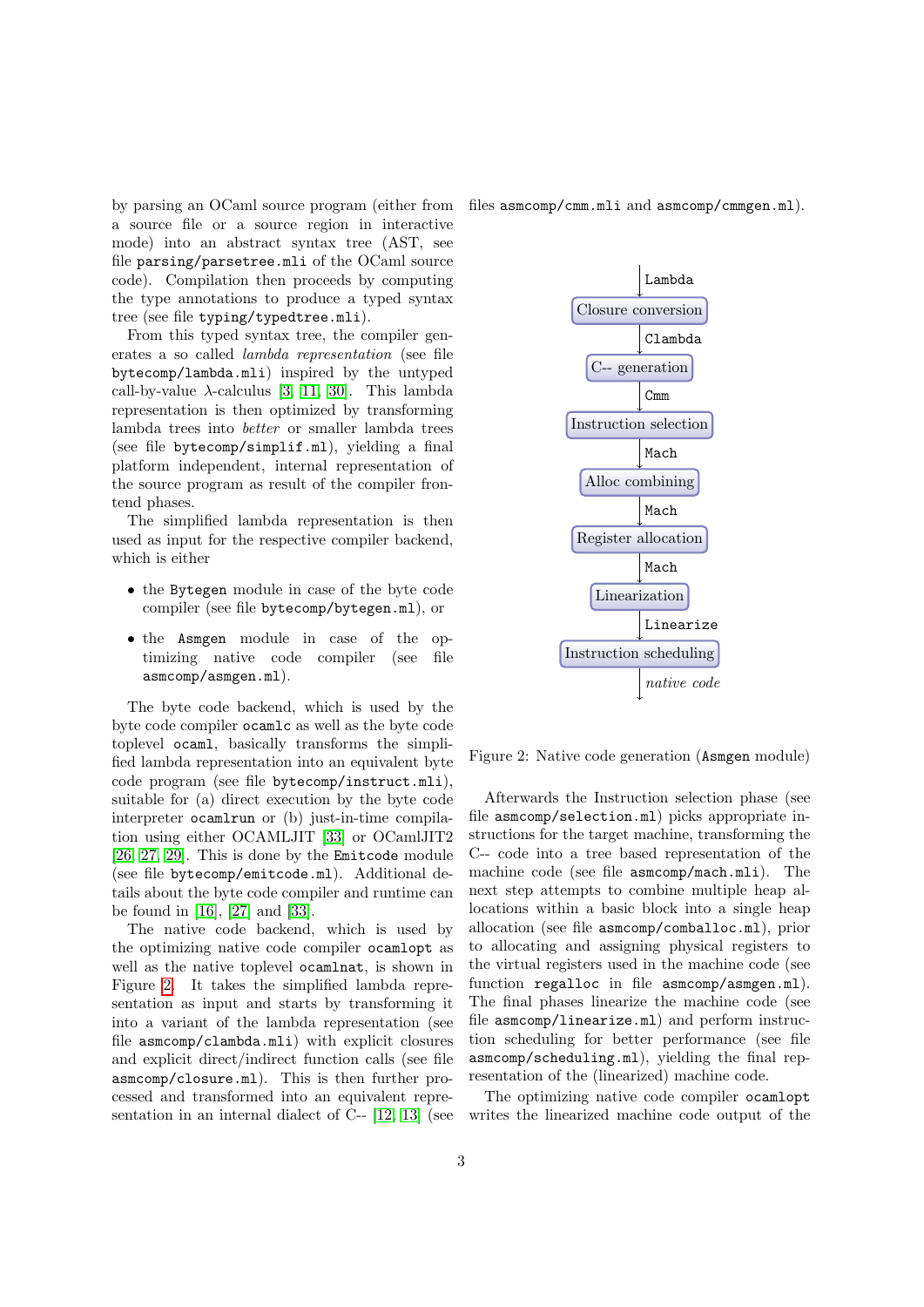Asmgen module to an assembly file in the appropriate format for the target platform (see file asmcomp/emit.ml), i.e. using AT&T assembly syntax on Linux and Mac OS X while using Intel assembly syntax on Windows, and invokes the assembler from the system compiler toolchain, i.e. GNU as on Linux, to generate an object file. This object file can then be linked with other OCaml modules and C code into an executable binary or a dynamic library file.

#### <span id="page-3-0"></span>4 The native toplevel

In 2007 Alain Frisch added support for the Dynlink library to the native code compiler and runtime, which was first made available as part of OCaml 3.11. This change made it possible to use the OCaml native code runtime with dynamically loaded plugins, a feature that was previously only available with the byte code runtime. Besides various other benefits, this also made it possible to reuse the existing functionality of the optimizing native code compiler within the scope of a native toplevel.

The initial proof-of-concept prototype of a native toplevel, developed by Alain Frisch and named ocamlnat, was since then silently shipped with ev-ery OCaml source code release<sup>[2](#page-3-1)</sup>.

Figure [3](#page-3-2) gives an overview of the internals of this ocamlnat prototype. It works by starting up the OCaml native runtime and then prompts the user for OCaml phrases to evaluate (just like the byte code toplevel ocaml does). Whenever the user enters a phrase, it is compiled to native code using the modules of the optimizing native code compiler (utilizing the frontend phases as shown in Figure [1](#page-1-1) and the native backend phases as shown in Figure [2\)](#page-2-0).

This native code is written to a temporary assembly file by the Native code emitter, which is also part of ocamlopt. The assembly file is then passed to the Toolchain Assembler, i.e. GNU as on Linux, to produce a temporary object file. This object file is afterwards turned into a dynamic library file by the Toolchain Linker, i.e. GNU ld on Linux, and loaded into the native toplevel process using



<span id="page-3-2"></span>Figure 3: ocamlnat prototype

the Runtime Linker, finally yielding a memory area with the *executable code* which is then executed.

While this approach has the immediate benefit of requiring only a few hundred lines of glue code to turn the existing modules of the optimizing native code compiler and the native Dynlink library into a native toplevel, there are also several obvious drawbacks to this approach – preventing widespread adoption of ocamlnat:

Dependency on the system toolchain This is the most important problem of the native toplevel prototype as it prevents from being used in areas that would really benefit from a native toplevel but do not have the toolchain programs available. For example, the Mirage cloud operating system [\[21,](#page-8-10) [22,](#page-8-11) [23\]](#page-8-12) compiles OCaml programs to Xen micro-kernels, which are then executed by the Xen hypervisor [\[38\]](#page-9-3); Mirage uses the OCaml toplevel as OS console, but is limited to the byte code toplevel in read-only mode right now, as there is obviously no GNU toolchain available in a Xen micro-kernel.

It is worth noting that the toolchain dependency is also a problem with the optimizing native code compiler ocamlopt on certain platforms such as Microsoft Windows where it is often a non-trivial

<span id="page-3-1"></span><sup>2</sup> It must be build explicitly using make ocamlnat after make world and make opt, and it is only available for targets that support the native Dynlink library.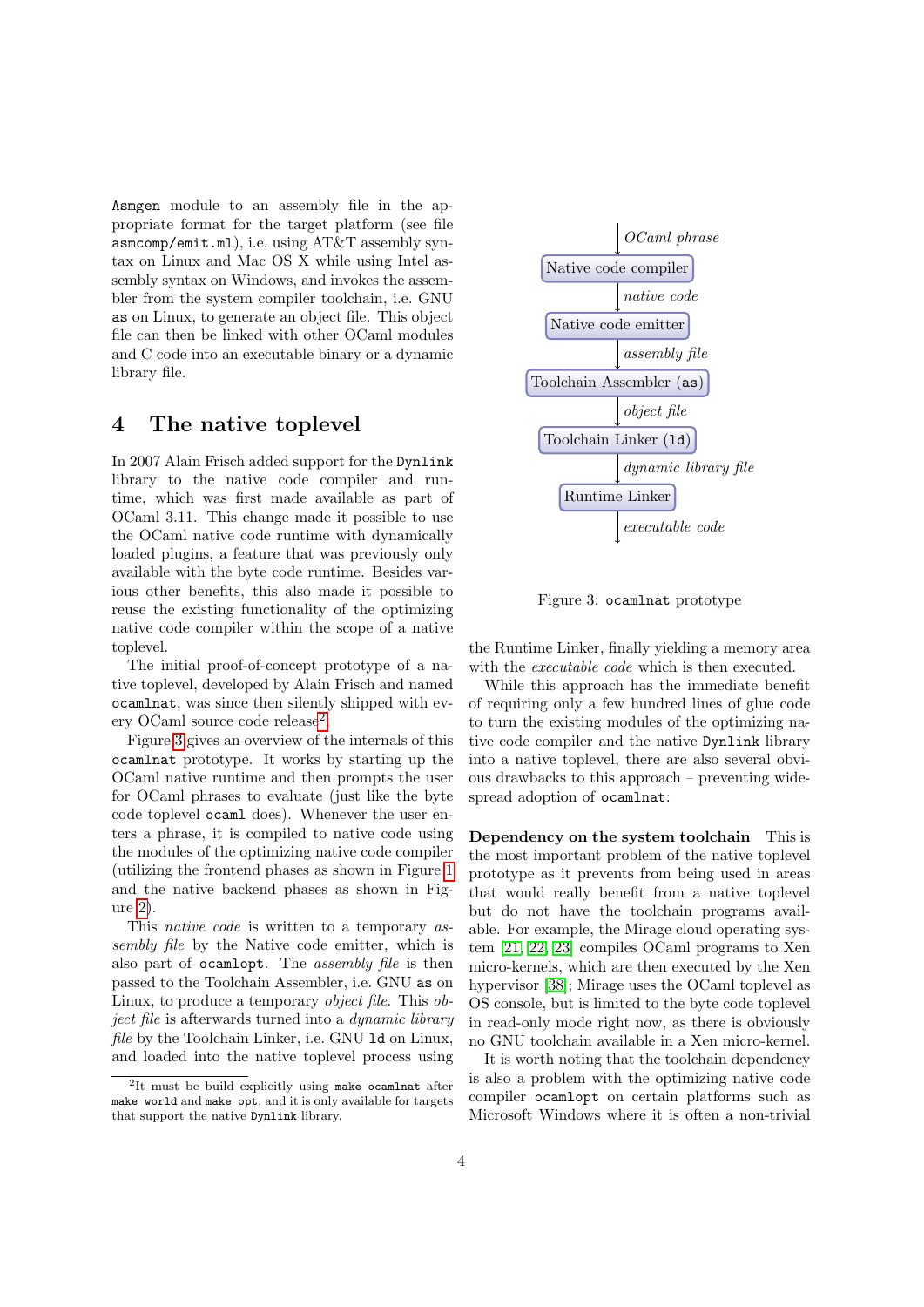task to install the system toolchain. This is one of the reasons why companies such as LexiFi provide custom OCaml distributions with an integrated toolchain.

Latency While the latency caused by reading and writing the assembly, object and library files as well as invoking the external toolchain programs is not necessarily a show-stopper for an interactive toplevel, it is nevertheless quite noticable, especially with short running programs or programs with many phrases, as we will see in Section [6.](#page-5-0)

Temporary library files On Microsoft Windows it is impossible to delete a library file that is currently loaded into a process, which means that the prototype "leaks" one library file per toplevel phrase.

Unclear maintenance status Many people don't even know about ocamlnat, and those who do cannot rely on it. This is because ocamlnat is not part of an OCaml installation, even though it ships as part of the source code distribution, and it is not documented anywhere.

This is not so much a technical argument against the current approach, but it highlights its status as being a proof-of-concept with no clear direction from the users point of view.

# <span id="page-4-0"></span>5 Just-In-Time code generation

We aim to improve ocamlnat in a way that avoids the drawbacks of the earlier prototype and turns the native toplevel into a viable alternative to the byte code toplevel. As noted above, the major drawback of Alain's prototype is the dependency on the system toolchain, that is, the external assembler and linker programs.

Therefore we had to replace the last four phases of the ocamlnat prototype (as shown in Figure [3\)](#page-3-2) with something that does not depend on any external programs but does the executable code generation just-in-time within the process of the native toplevel.

Figure [4](#page-4-1) shows our current implementation. We replaced the Native code emitter and Toolchain As-



<span id="page-4-1"></span>Figure 4: ocamlnat overview

sembler phases from the ocamlnat prototype with a Just-In-Time Emitter phase, and the Toolchain Linker and Runtime Linker phases with a Just-In-Time Linker phase. The earlier phases, that are shared with the optimizing native code compiler ocamlopt as described in Section [3](#page-1-0) and [4,](#page-3-0) remain unchanged.

The Just-In-Time Emitter phase is responsible for transforming the linearized native code that is generated by the Native code compiler (as shown in Figure [2\)](#page-2-0) into object code for the target platform. This object code is very similar to the object file generated by the Toolchain Assembler; it contains a text section with the executable code, a data section with the associated data items (i.e. the floating-point constants, closures and string literals used within the code, the frametable for the garbage collector,  $\dots$ ), a list of relocations, and a list of global symbols.

The Just-In-Time Linker phase allocates executable memory for the text section and writable memory for the data section, copies the section contents to their final memory locations, takes care of the relocations, and registers the global symbols. This is roughly what the Toolchain Linker and Runtime Linker in the ocamlnat prototype do.

The code for the two phases is found in the toplevel/jitaux.ml file, which provides the common, platform independent functionality for Just-In-Time code generation, as well as toplevel/amd64/jit.ml for the x86-64 platform and toplevel/i386/jit.ml for the x86 plat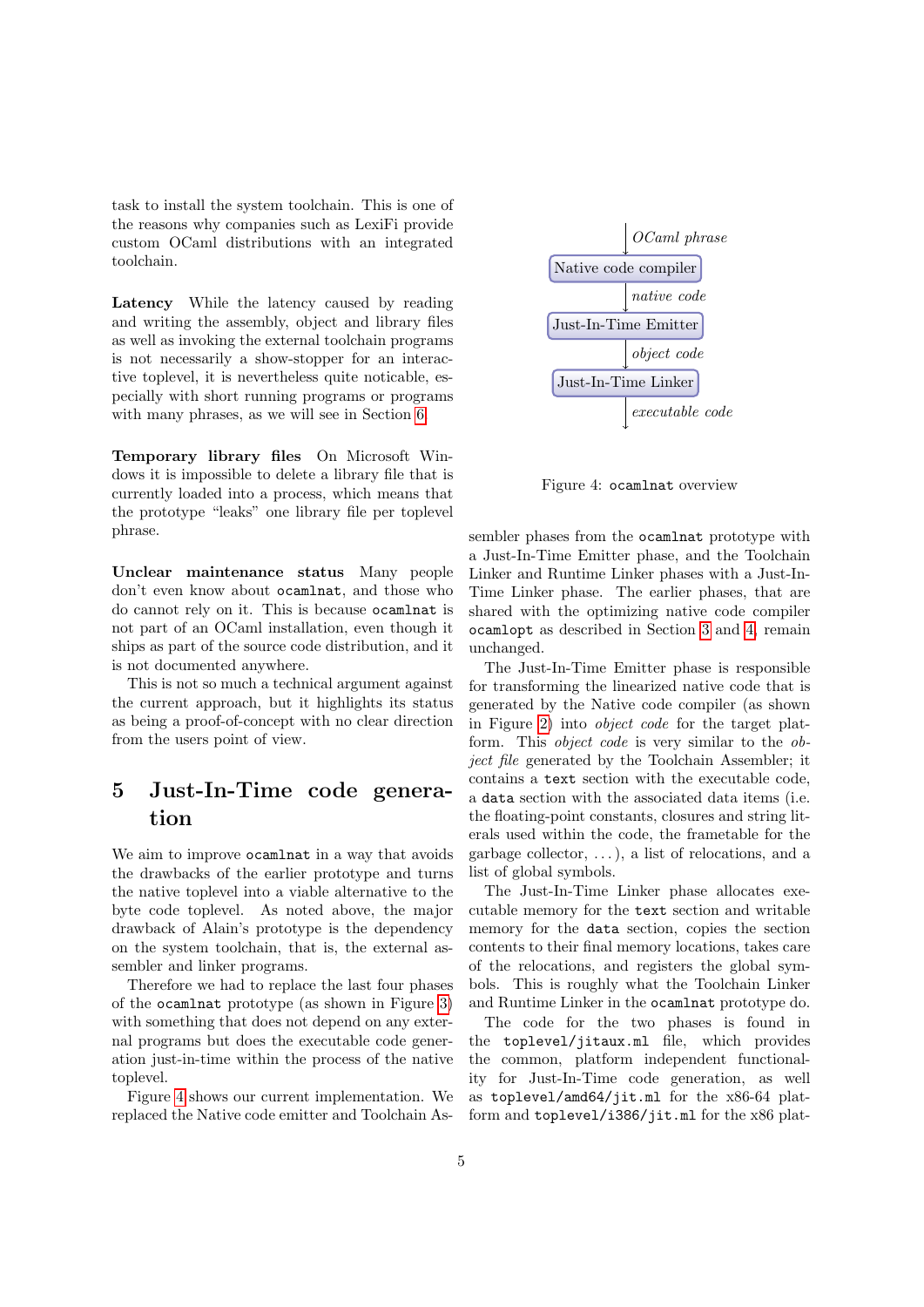form, plus a few lines of additional C code in asmrun/natdynlink.c and asmrun/natjit.c. At the time of this writing the changes for our new native toplevel with support for x86 and x86-64 account for approximately 2300 lines of C and OCaml code as shown in Table [1.](#page-5-1)

|                | OCaml | L.  |
|----------------|-------|-----|
| Generic        | 277   | 185 |
| $\text{amd}64$ | 863   |     |
| i386           | 991   |     |
|                | 2131  | 185 |

<span id="page-5-1"></span>Table 1: Additional lines of code for ocamlnat

We tried to keep the code as easy to maintain as possible. To achieve this goal we

- (a) reused as much of the existing functionality as possible of both the native code compiler and its runtime,
- (b) kept the amount of additional runtime support as low as possible (basically just an additional layer in the global symbol management and a new entry point for the Just-In-Time code execution), and
- (c) made the Just-In-Time Emitter (the jit.ml files in the toplevel subdirectories) look as similar as possible to the Native Code Emitter (the emit.mlp files in the asmcomp subdirectories).

The last point is especially important as every change to the Native Code Emitters (i.e. asmcomp/amd64/emit.mlp) must be reflected by an equivalent change to the appropriate Just-In-Time Emitter (i.e. toplevel/amd64/jit.ml). Fortunately the Native Code Emitters usually do not change very often during the OCaml development process.

### <span id="page-5-0"></span>6 Performance

We compared the performance of our native toplevel to the performance of the byte code toplevel ocaml running on top of the OCaml 3.12.1 byte code interpreter, the byte code toplevel ocaml running on top of the OCamlJIT2 Just-In-Time byte code compiler [\[26,](#page-8-6) [27,](#page-8-5) [29\]](#page-8-7), and Alain Frisch's earlier ocamlnat proof-of-concept implementation (as described in Section [4\)](#page-3-0). We measured the performance on four different systems:

- A MacBook Pro 13" (Early 2011) with an Intel Core i7 2.7GHz CPU (4 MiB L3 Cache, 256 KiB L2 Cache per Core, 2 Cores) and 4 GiB RAM, running Mac OS X Lion 10.7.1. The C compiler is llvm-gcc-4.2.1 (Based on Apple Inc. build 5658) (LLVM build 2336.1.00).
- An iMac 20" (Early 2008) with an Intel Core 2 Duo "Penryn" 2.66GHz CPU (6 MiB L2 Cache, 2 Cores), and 4 GiB RAM, running Mac OS X Lion 10.7.1. The C compiler is llvm-gcc-4.2.1 (Based on Apple Inc. build 5658) (LLVM build 2336.1.00).
- A Fujitsu Siemens Primergy server with two Intel Xeon E5520 2.26GHz CPUs (8 MiB L2 Cache, 4 Cores), and 12 GiB RAM, running CentOS release 5.7 (Final) with Linux/x86 64 2.6.18-274.3.1.el5. The C compiler is gcc-4.1.2 (Red Hat 4.1.2-51).
- A Fujitsu Siemens Primergy server with an Intel Pentium 4 "Northwood" 2.4 GHz CPU (512 KiB L2 Cache), and 768 MiB RAM, running Debian testing as of 2011/09 with Linux/i686 3.0.0-1-686-pae. The C compiler is gcc-4.6.1 (Debian 4.6.1-4).

The OCaml distribution used for the tests is 3.12.1. The OCamlJIT2 version is the commit 8514ccb from the ocamljit2 Git repository hosted on GitHub at [\[29\]](#page-8-7). For our native toplevel ocamlnat we used the commit d30210d from the ocaml-experimental Git repository hosted on GitHub at [\[28\]](#page-8-4).

The benchmark programs used to measure the performance are the following test programs from the testsuite/test folder of the OCaml 3.12.1 distribution:

- almabench is a number-crunching benchmark designed for cross-language comparisons.
- bdd is an implementation of binary decision diagrams, and therefore a good test for the symbolic computation performance.

boyer is a term manipulation benchmark.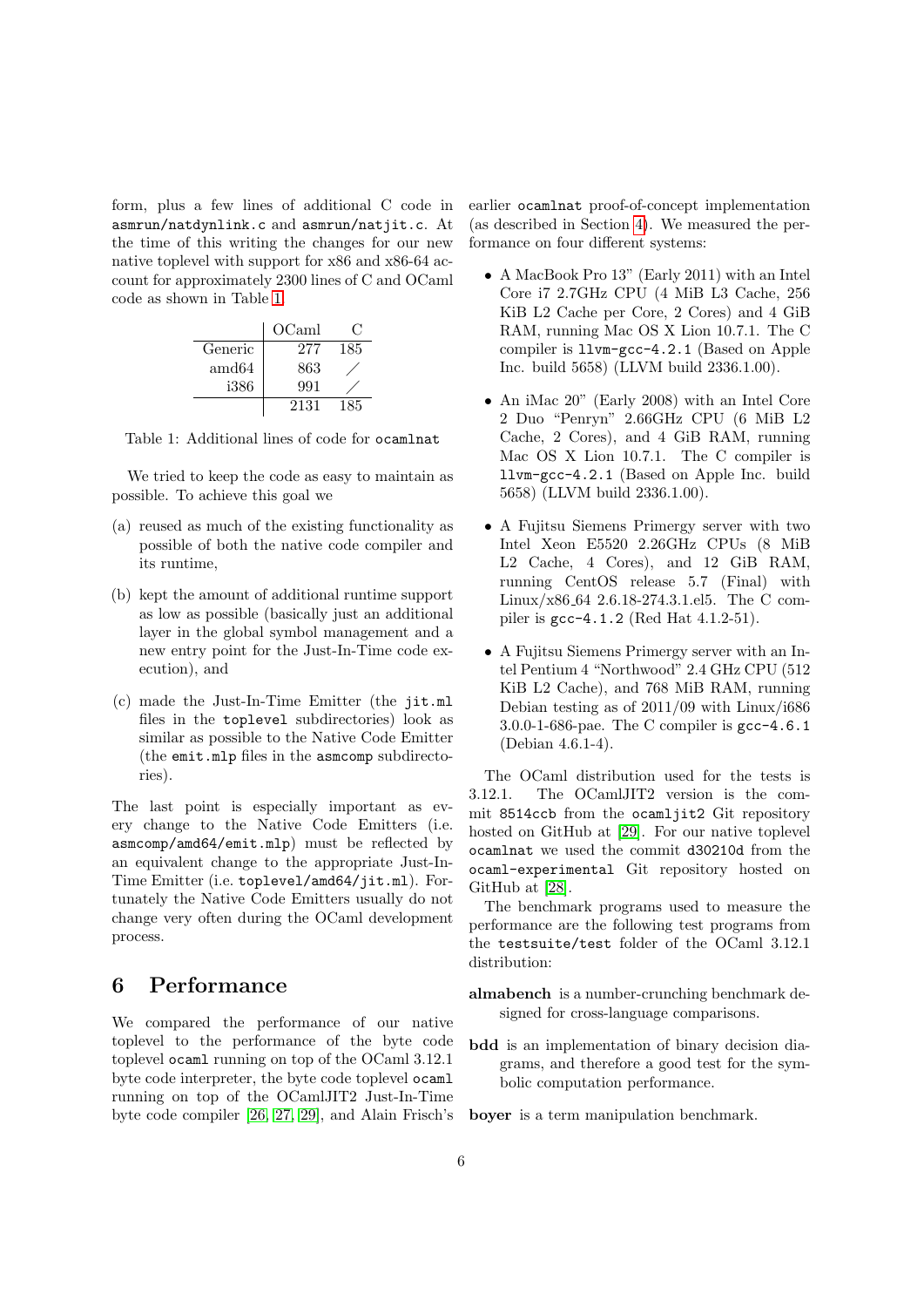

<span id="page-6-1"></span>Figure 5: Speedup relative to the byte code toplevel ocaml

- fft is an implementation of the Fast Fourier Transformation [\[5\]](#page-7-6).
- nucleic is another floating-point benchmark.
- quicksort is an implementation of the well-known QuickSort algorithm [\[8,](#page-7-7) [9\]](#page-7-8) on arrays and serves as a good test for loops.
- sieve is an implementation of the sieve of Eratosthenes, one of a number of prime number sieves, for finding all prime numbers up to a specified integer.
- soli is a simple solitaire solver, well suited for testing the performance of non-trivial, short running programs.

sorts is a test bench for various sorting algorithms.

For our tests we measured the total execution time of the benchmark process itself and all spawned child processes (only relevant for the earlier toolchain based ocamlnat prototype), given as combined system and user CPU time. The times were collected by executing each benchmark two times with every toplevel, and using the timings of the fastest run.

Figure [5](#page-6-1) presents the results of the benchmarks as speedup relative to the regular byte code toplevel ocaml, where OCamlNat/Toolchain is Alain Frisch's toolchain based ocamlnat prototype and OCamlNat/JIT is our new Just-In-Time based native toplevel. As you can see we managed to achieve speedups of up to hundred times faster than the byte code toplevel in certain benchmarks. It is however worth noting that this is in part related to the fact that llvm-gcc became the default C compiler with recent versions of OS X (and it's related software development tools), which disables the very important manual register assignment optimization in the byte code interpreter, because LLVM does not support manual register assignment.

## <span id="page-6-0"></span>7 Related and further work

We are looking forward to integrate our new native toplevel as interactive console into the Mirage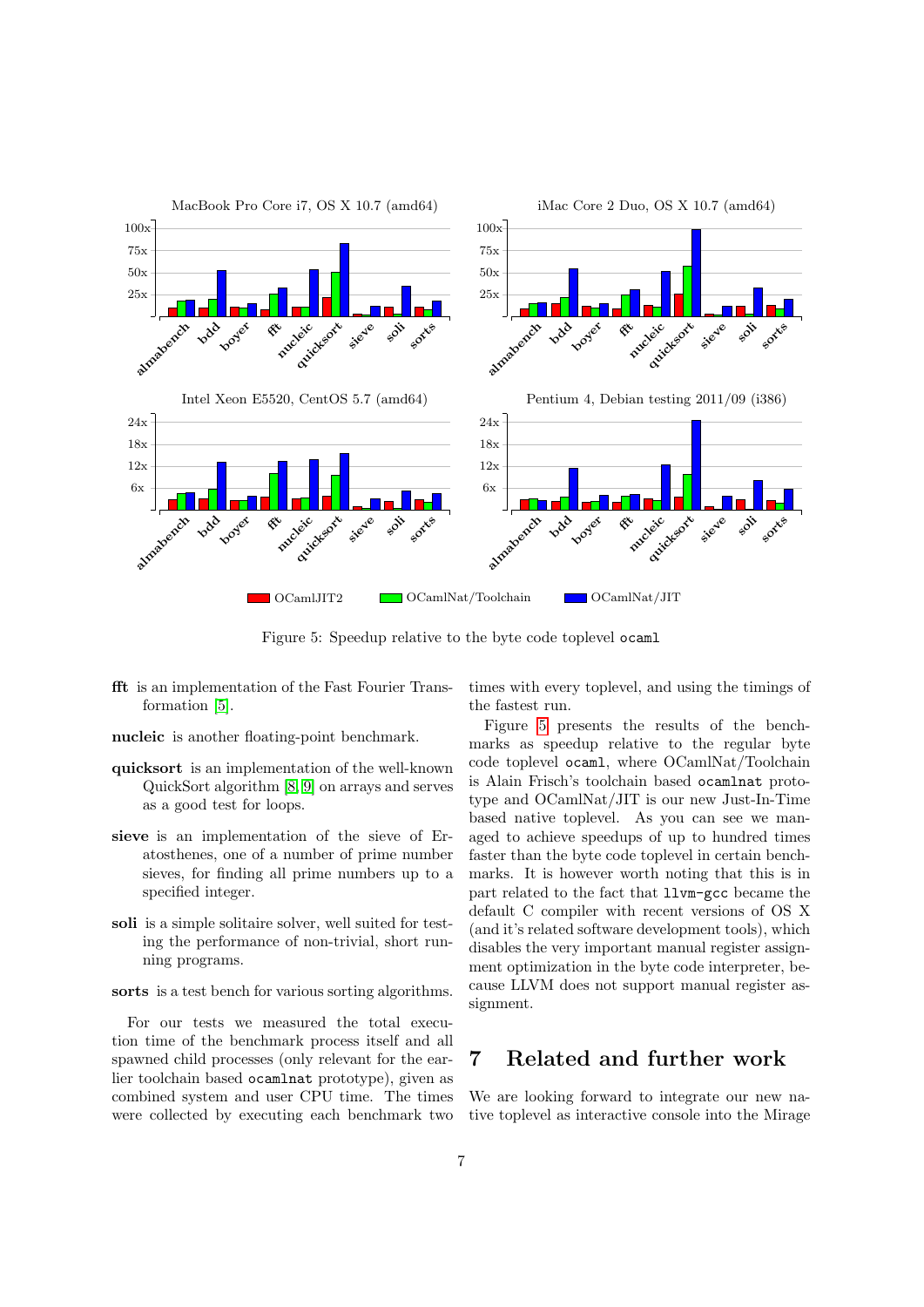cloud operating system [\[21,](#page-8-10) [22,](#page-8-11) [23\]](#page-8-12), which will be really useful for development (i.e. when exploring the heap of Xen kernels interactively to find resource leaks, . . . ).

Right now our ocamlnat implementation supports only x86 and x86-64 targets on POSIX systems. We plan to add support for additional targets that are already supported by the optimizing native code compiler, most notably ARM and PowerPC, and extend the support for other operating systems, i.e. Windows.

We are also working on integrating the linear scan register allocator [\[31,](#page-8-17) [37\]](#page-9-4) into the optimizing native code compiler as an alternative to the currently used graph coloring register allocator [\[2\]](#page-7-9). By using the linear scan algorithm, which is commonly used in the scope of Just-In-Time compilers, we expect to avoid the quadratic worst case running time of the graph coloring algorithm<sup>[3](#page-7-10)</sup>.

We are also in the process of evaluating the use of the LLVM compiler infrastructure [\[14,](#page-8-18) [15,](#page-8-19) [19\]](#page-8-20) as a replacement for the last phases of the native code compiler engine. Other projects such as Clang [\[7\]](#page-7-11), GHC [\[36\]](#page-9-5) and MacRuby [\[20\]](#page-8-21) already demonstrated the viability and usefulness of using LLVM as compiler backend. Besides the other obvious benefits of using LLVM in OCaml, we would also get the Just-In-Time compilation and execution engine for free.

#### <span id="page-7-3"></span>8 Conclusion

Our results demonstrate that an OCaml toplevel based on the native code compiler and runtime offers significant performance improvements over the byte code toplevel (at least thrice as fast in all benchmarks, and up to hundred times faster in one benchmark), at acceptable maintenance costs.

As demonstrated in Section [6](#page-5-0) we were also able to beat the performance of our earlier byte code based OCamlJIT2 prototype in almost every case (except for the almabench benchmark on x86, which is due to the fact that OCamlJIT2 uses SSE2 registers and instructions while our native toplevel uses the x87 FPU stack and instructions [\[26\]](#page-8-6)).

#### Acknowledgements

We would like to thank Alain Frisch and Fabrice Le Fessant for sharing their earlier work on in-process object code generation with us, which inspired our current work to some degree. We would also like to thank Simon Meurer for his careful proof-reading.

### References

- <span id="page-7-1"></span>[1] Advanced Micro Devices, Inc. AMD64 Architecture Programmer's Manual Volume 1: Application Programming, Nov 2009. [http:](http://developer.amd.com/documentation/guides/Pages/default.aspx) [//developer.amd.com/documentation/](http://developer.amd.com/documentation/guides/Pages/default.aspx) [guides/Pages/default.aspx](http://developer.amd.com/documentation/guides/Pages/default.aspx).
- <span id="page-7-9"></span>[2] A. V. Aho, M. S. Lam, R. Sethi, and J. D. Ullman. Compilers: Principles, Techniques, and Tools. Addison Wesley, 2nd edition, August 2006.
- <span id="page-7-5"></span>[3] A. W. Appel. Modern Compiler Implementation in ML. Cambridge University Press, 1998.
- <span id="page-7-4"></span>[4] P. Barham, B. Dragovic, K. Fraser, S. Hand, T. Harris, A. Ho, R. Neugebauer, I. Pratt, and A. Warfield. Xen and the Art of Virtualization. SIGOPS Oper. Syst. Rev., 37:164–177, October 2003.
- <span id="page-7-6"></span>[5] E. O. Brigham and R. E. Morrow. The fast Fourier transform. Spectrum, IEEE, 4(12):63– 70, Dec 1967.
- <span id="page-7-0"></span>[6] The Caml Consortium. The Caml Language, 2011. <http://caml.inria.fr/>.
- <span id="page-7-11"></span>[7] clang: a C language family frontend for LLVM, 2011. <http://clang.llvm.org/>.
- <span id="page-7-7"></span>[8] C. A. R. Hoare. Algorithm 64: Quicksort. Commun. ACM, 4(7):321, 1961.
- <span id="page-7-8"></span>[9] C. A. R. Hoare. Quicksort. Comput. J., 5(1):10–15, 1962.
- <span id="page-7-2"></span>[10] Intel Corporation. Intel 64 and IA-32 Architectures Software Developer's Manual Volume 1: Basic Architecture, June 2010. [http://www.intel.com/products/](http://www.intel.com/products/processor/manuals/) [processor/manuals/](http://www.intel.com/products/processor/manuals/).

<span id="page-7-10"></span><sup>3</sup>This work is also part of the first author's diploma thesis.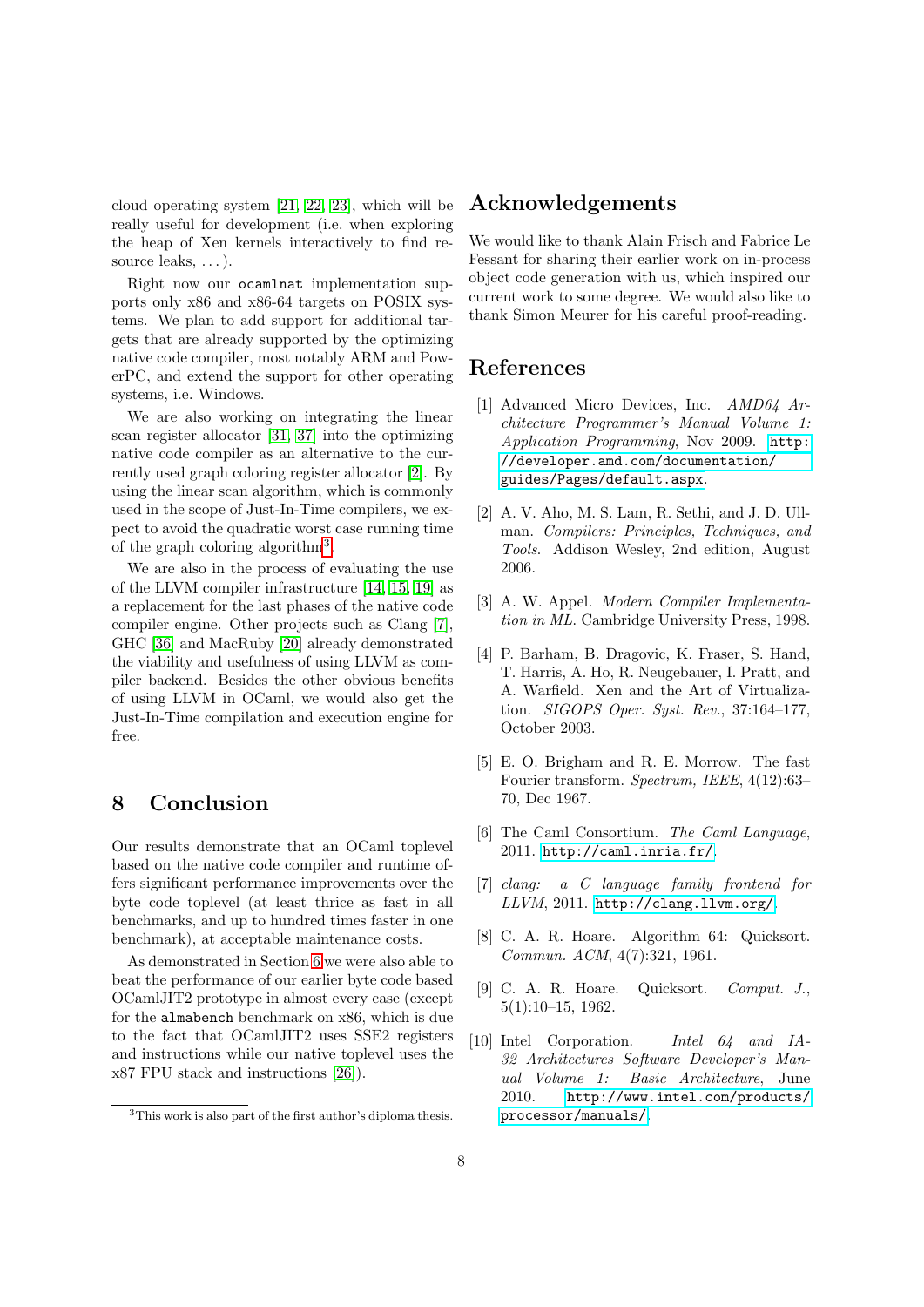- <span id="page-8-13"></span>[11] S. L. P. Jones. The Implementation of Functional Programming Languages. Prentice-Hall, 1987.
- <span id="page-8-15"></span>[12] S. L. P. Jones and N. Ramsey. Machineindependent support for garbage collection, debugging, exception handling, and concurrency (draft). Technical Report CS-98-19, University of Virginia, Charlottesville, VA, USA, Aug 1998.
- <span id="page-8-16"></span>[13] S. L. P. Jones, N. Ramsey, and F. Reig. C--: A Portable Assembly Language that Supports Garbage Collection. In G. Nadathur, editor, Principles and Practice of Declarative Programming, International Conference PPDP'99, Paris, France, September 29 – October 1, 1999, Proceedings, volume 1702 of Lecture Notes in Computer Science, pages 1–28. Springer, 1999.
- <span id="page-8-18"></span>[14] C. Lattner. LLVM: An Infrastructure for Multi-Stage Optimization. Master's thesis, Computer Science Dept., University of Illinois at Urbana-Champaign, Urbana, IL, Dec 2002.
- <span id="page-8-19"></span>[15] C. Lattner and V. Adve. LLVM: A Compilation Framework for Lifelong Program Analysis & Transformation. In Proceedings of the 2004 International Symposium on Code Generation and Optimization (CGO'04), Palo Alto, California, Mar 2004.
- <span id="page-8-2"></span>[16] X. Leroy. The ZINC Experiment: An Economical Implementation of the ML Language. Technical Report 117, INRIA, Feb 1990.
- <span id="page-8-0"></span>[17] X. Leroy, D. Doligez, A. Frisch, J. Garrigue, D. Remy, J. Vouillon, et al. The OCaml language (version 3.12.1). [http://caml.inria.](http://caml.inria.fr/ocaml/) [fr/ocaml/](http://caml.inria.fr/ocaml/), 2011.
- <span id="page-8-3"></span>[18] X. Leroy et al. The Caml Light language (version 0.75). [http://caml.inria.](http://caml.inria.fr/caml-light/) [fr/caml-light/](http://caml.inria.fr/caml-light/), 2002.
- <span id="page-8-20"></span>[19] The LLVM Compiler Infrastructure, 2011. <http://llvm.org/>.
- <span id="page-8-21"></span>[20]  $MacRuby, 2011. http://www.maxruby.org/$ .
- <span id="page-8-10"></span>[21] A. Madhavapeddy, T. Gazagnaire, R. Mortier, and R. Proust. Mirage: a cloud operating system. <http://www.openmirage.org/>, 2011.
- <span id="page-8-11"></span>[22] A. Madhavapeddy, R. Mortier, J. Crowcroft, and S. Hand. Multiscale not Multicore: Efficient Heterogeneous Cloud Computing. In Proceedings of the 2010 ACM-BCS Visions of Computer Science Conference, ACM-BCS '10, pages 6:1–6:12, Swinton, UK, 2010. British Computer Society.
- <span id="page-8-12"></span>[23] A. Madhavapeddy, R. Mortier, R. Sohan, T. Gazagnaire, S. Hand, T. Deegan, D. McAuley, and J. Crowcroft. Turning down the LAMP: Software Specialisation for the Cloud. In Proceedings of the 2nd USENIX conference on Hot topics in cloud computing, Hot-Cloud'10, Berkeley, CA, USA, 2010. USENIX Association.
- <span id="page-8-8"></span>[24] mancoosi - managing software complexity, 2011. <http://www.mancoosi.org>.
- <span id="page-8-9"></span>[25] D. Mentre and M. Jambon. ocamlscript: natively-compiled OCaml scripts. [http:](http://martin.jambon.free.fr/ocamlscript.html) [//martin.jambon.free.fr/ocamlscript.](http://martin.jambon.free.fr/ocamlscript.html) [html](http://martin.jambon.free.fr/ocamlscript.html), 2011.
- <span id="page-8-6"></span>[26] B. Meurer. Just-In-Time compilation of OCaml byte-code. Computing Research Repository (CoRR), arXiv:1011.6223, Nov 2010.
- <span id="page-8-5"></span>[27] B. Meurer. OCamlJIT 2.0 - Faster Objective Caml. Computing Research Repository (CoRR), arXiv:1011.1783, Nov 2010.
- <span id="page-8-4"></span>[28] B. Meurer. ocaml-experimental: Various experimental changes to OCaml, 2011. [https://github.com/bmeurer/](https://github.com/bmeurer/ocaml-experimental/) [ocaml-experimental/](https://github.com/bmeurer/ocaml-experimental/).
- <span id="page-8-7"></span>[29] B. Meurer. OCamlJIT2: Just-In-Time compiler for the OCaml byte code runtime, 2011. <https://github.com/bmeurer/ocamljit2/>.
- <span id="page-8-14"></span>[30] G. J. Michaelson. An introduction to functional programming through lambda calculus. International computer science series. Addison-Wesley, 1989.
- <span id="page-8-17"></span>[31] M. Poletto and V. Sarkar. Linear Scan Register Allocation. ACM Trans. Program. Lang. Syst., 21(5):895-913, 1999.
- <span id="page-8-1"></span>[32] D. Remy. Using, Understanding, and Unraveling the OCaml Language From Theory